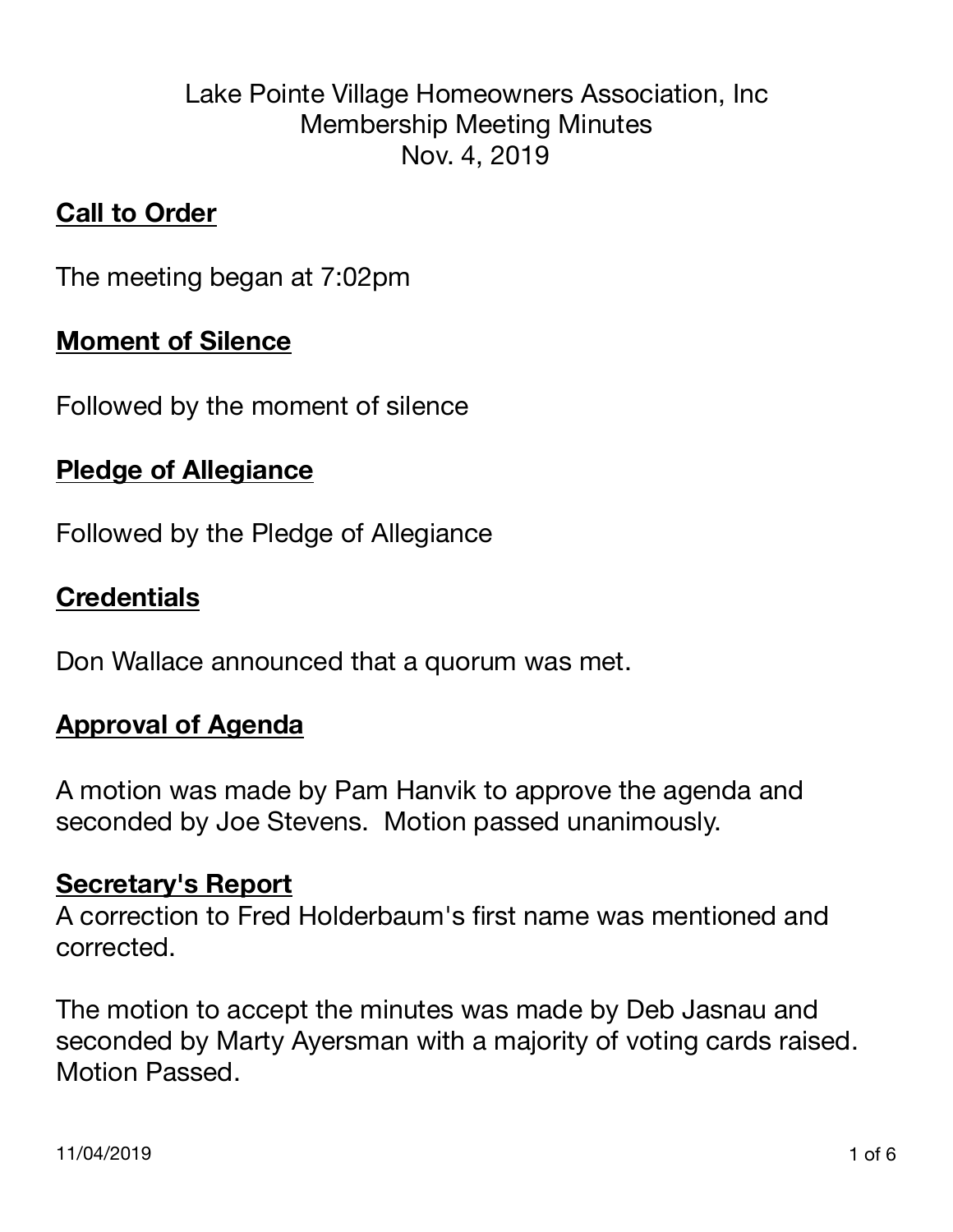# **Treasurer's Report**

Approval of Treasurer's report: Fred Edwards mentioned that there is a CD for almost \$24,000 which is making approximately \$35.00 per month in interest. The reason for this CD is to build a fund for legal representation if needed. Our insurance is secondary coverage with Sun Community providing primary liability.

September 30, 2019 Balance \$47,664.01 Receipts 1522.31 Disbursements 1738.00 As of October 31, 2019 Final balance \$47, 448.32 A motion was made by Angela Kieb, and seconded by Elmer Honn, to accept the Treasurer's report from October, 2019.

The motion was passed unanimously.

### **President's Report**

Guest Speaker#1 from *One Blood*, Polk County:

Charisse Dimain, from Polk County, thanked both Barbara Bieronski and Verlie Farrell for their help. A total of 15 LPV residentsdonors gave blood on that day. The next visit by the *One Blood* bus is on Dec. 21, from 8am-12pm. Please mark your calendars to help us with this need.

# Guest Speaker #2 who is sharing information about

insurance and FMO: Will Palmer from Professional Insurance, will talk about the Federation of Manufactured Home Owners (**FMO**) in Florida and Citizens Insurance which often covers older homes. The FMO pushed for attachment coverage to be included on policies. Foremost Insurance is another well established mobile home insurance company. American Tradition Insurance also a mobile home insurance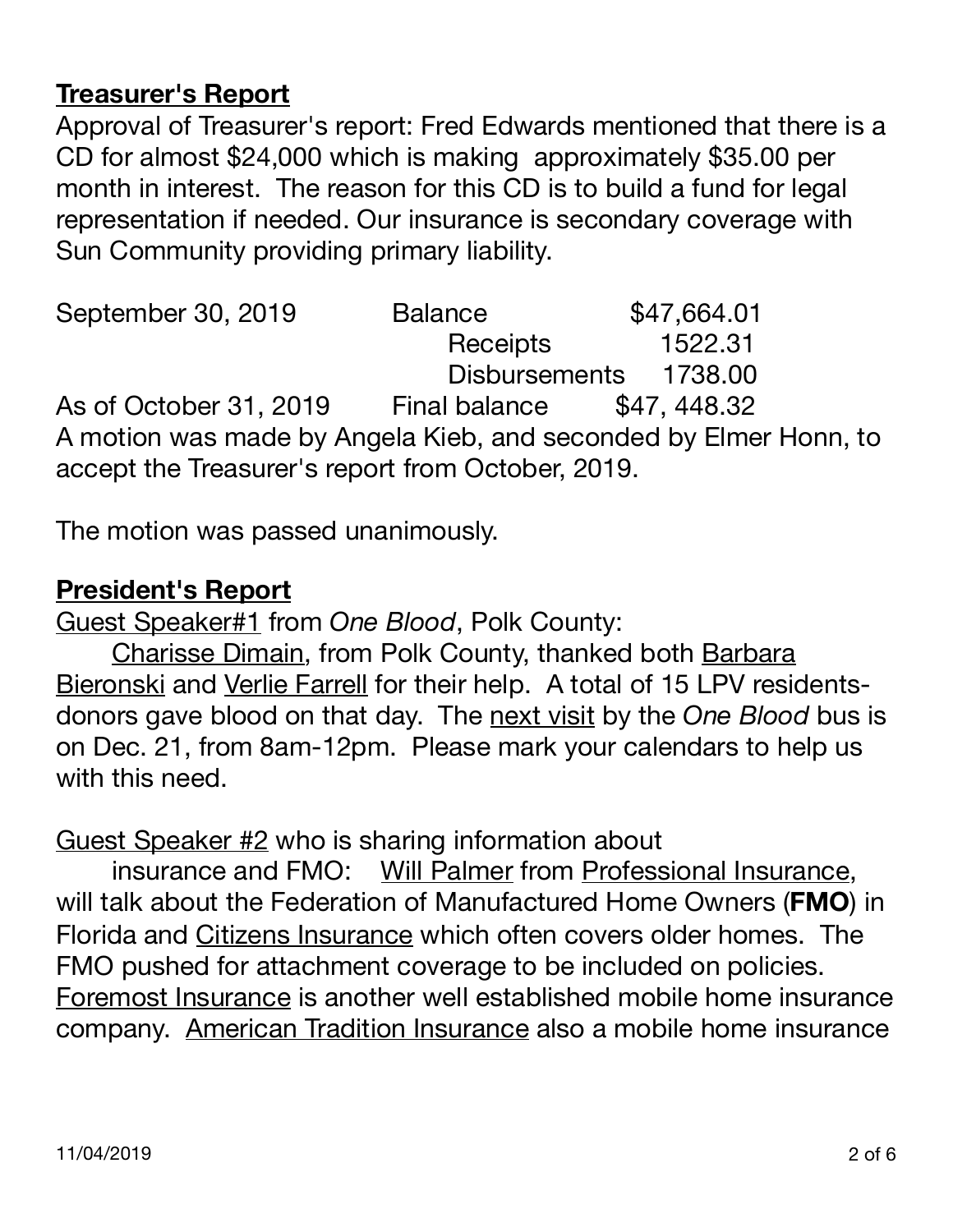# **President's Report (cont'd)**

company, offers debris removal, coverage of attached sheds and more. Mr. Palmer suggested for every one who has a policy, review it. Thanksgiving Dinner sponsored by the HOA Board. Tickets, \$3.00 per person, on sale at Saturday Coffee Hour until Thanksgiving. A sign up sheet will be posted in the library on the bulletin board.

## **Unfinished Business**  None

# **Committee Reports**

Activities Committee(AC) - Bette Horn, Vice Chairman. Activities Committee is a standing committee with four elected officers of their own. The AC is an autonomous committee operating under the HOA Board Of Directors.

There is a sign up sheet in the library specifically for the Activities Committee(AC) elections. Members intending to run for the AC offices must be a HOA member. They create their own structure and rules. They support methods of fund raising based on earning money through ticket sales and fund raisers to support the organized activities.

The budget of the AC for every year is \$11,000 with a current amount in the bank of \$14,000. Methods of fund raising Some of the activities needing to do fund raising includes includes dinner ticket sales, kitchen supplies, 50% of the insurance premium for coverage,

Pot Luck Dinner will be on the 3rd Thursday as usual, Nov. 21st, and the Thanksgiving dinner will be on the 4th Thursday, Nov. 28th.

Sue Buckley - All women of LPV are invited to the Yankee Swap on Sunday, December 8th at 12noon. Please bring a gift valued at \$15.00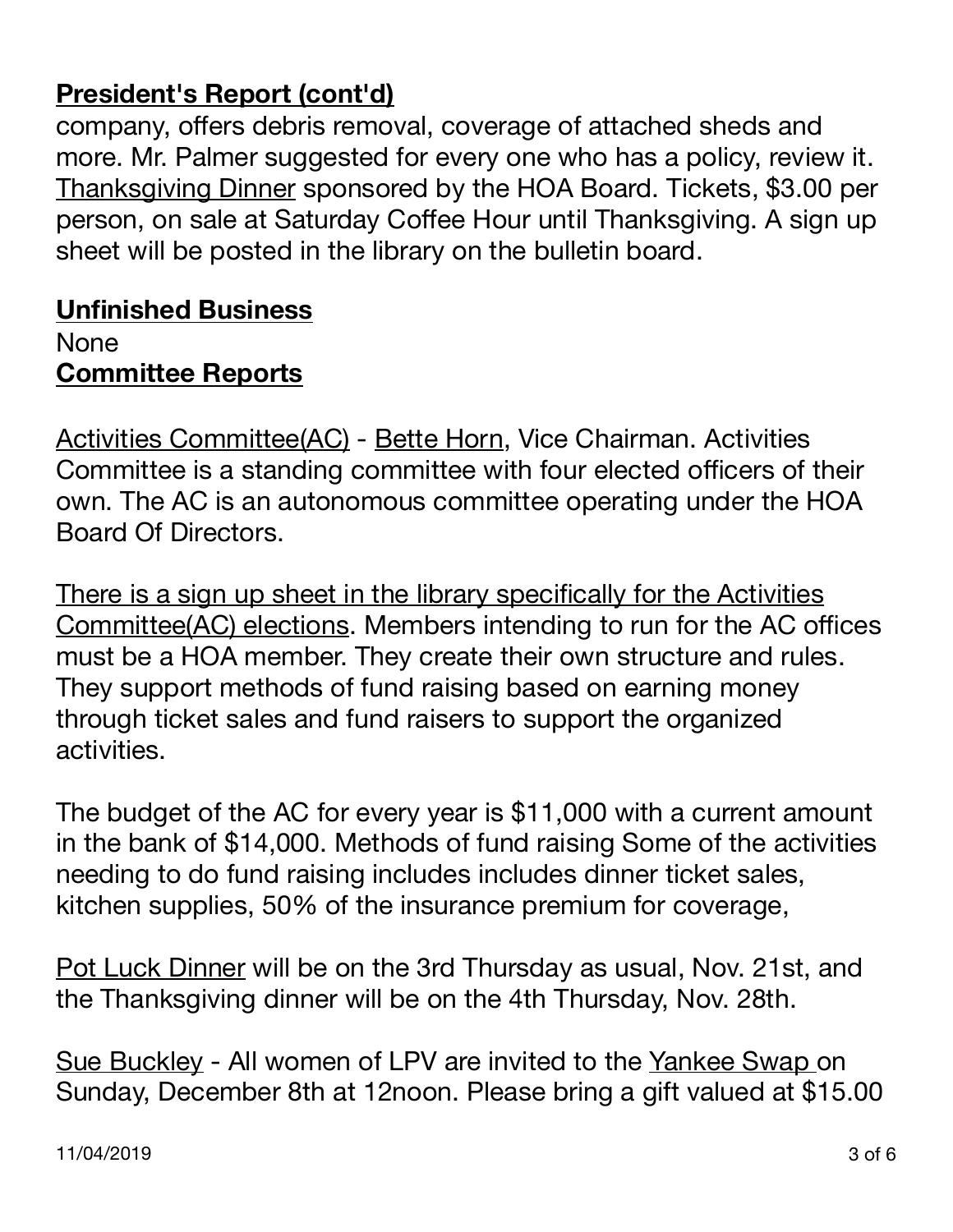and a dish to share. This a fun, holiday activity to enjoy with old and new friends. Sign signup sheet is in the library.

Judy Cameron The Dance Committee is having the November dance on the 16th of this month from 7:00pm-10pm. Chrissy Harriman is providing the music. It is BYOB and snacks that you bring. Tickets will be sold on Saturday.

Debbie King-The Annual Chicken Dinner will be on January 9, 2020. There will be a sign up sheet in the library and tickets, will be on sale at \$8.00/per person.

The program director for Mulberry has okayed the annual yard sale for March 14th. Start saving things that are ready for someone else!

Eric Hipkiss - Bocce - Thank you to Sally Salvador for taking care of the equipment this summer.

Bocce is held on Thursdays starting at 9:30am but many people arrive by 9:00am and are glad to get things rolling!

Darts - A group of men and women have started playing darts. It is a non-sanctioned program and meets on Wednesday evenings at 6:30pm; information meeting on 11/6 at 7:00pm.

Pam Hanvik shared several activities to provide information, beginning with CERT:

There are 12 active members and their awards recognition this year was on November 2nd. Every year, along with the rest of the CERT teams in Polk County, each team recognizes one special member of their team. This year the recipient from the LPV CERT team is Deb Jasnau. Deb used a new idea that works for the children suffering from a disaster. She organized a stuffed animal drive with donations of over 116 animals. A soft and cuddly huggable is given to a child when he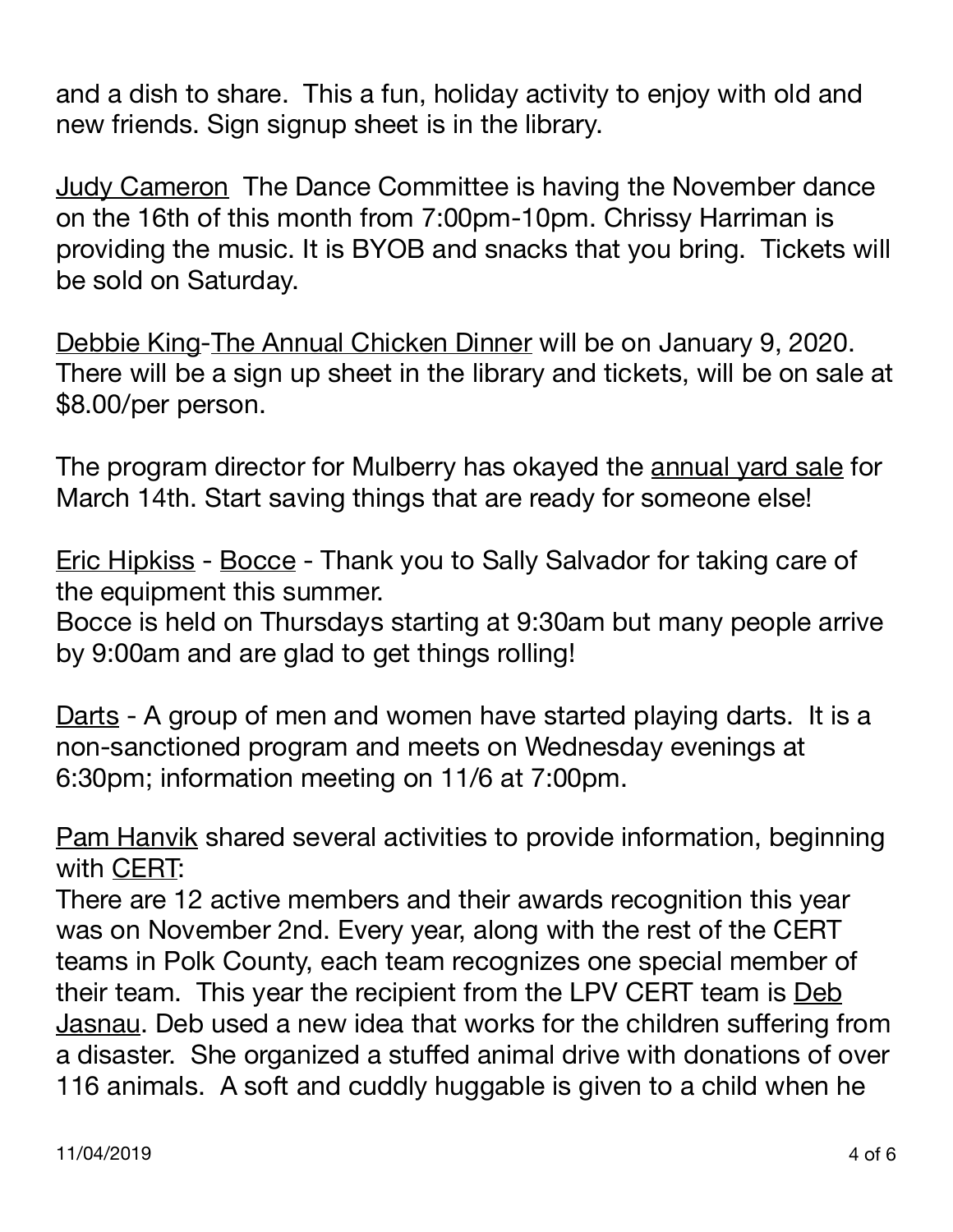or she needs comforting due to their family dealing with difficult times in a disaster.

Yoga has resumed on Mondays and Wednesdays from 9:00-10am in Club-house hall.

Polk County trains for use of AED; we have had one training session. There will be more training dates. Keep an eye out for postings in library.

Polk County offers STOP THE BLEED. This is a national program that provides training for people who come across an injured person in need of help, until Emergency Medical Services (EMS) arrives on the scene.

In our library look for information on the bulletin board about FIRE and FALLS; prevention for Senior Citizens (trainings).

When fixing your house numbers a Polk County Ordinance requires house numbers be a minimum of 3 inches and **reflective** for nighttime visibility.

Dianne Wrase announced that Singsperation would meet in the clubhouse hall Sunday evening, November 10th.

Rosa Ayersman - The Welcoming Committee has "Welcomed" 54 people since last November, 2018 with five more to come.

### **Announcements**

On Monday, November 11, 2019 our members of the community are invited to attend Veterans Day celebration at 11:00am. We will meet at Mulberry Memorial American Legion Post72 located at 1500 N.Church Ave, Mulberry. Lunch will be provided after the ceremony at no cost. Questions, please call Faye Kirkland at 863.640.8078.